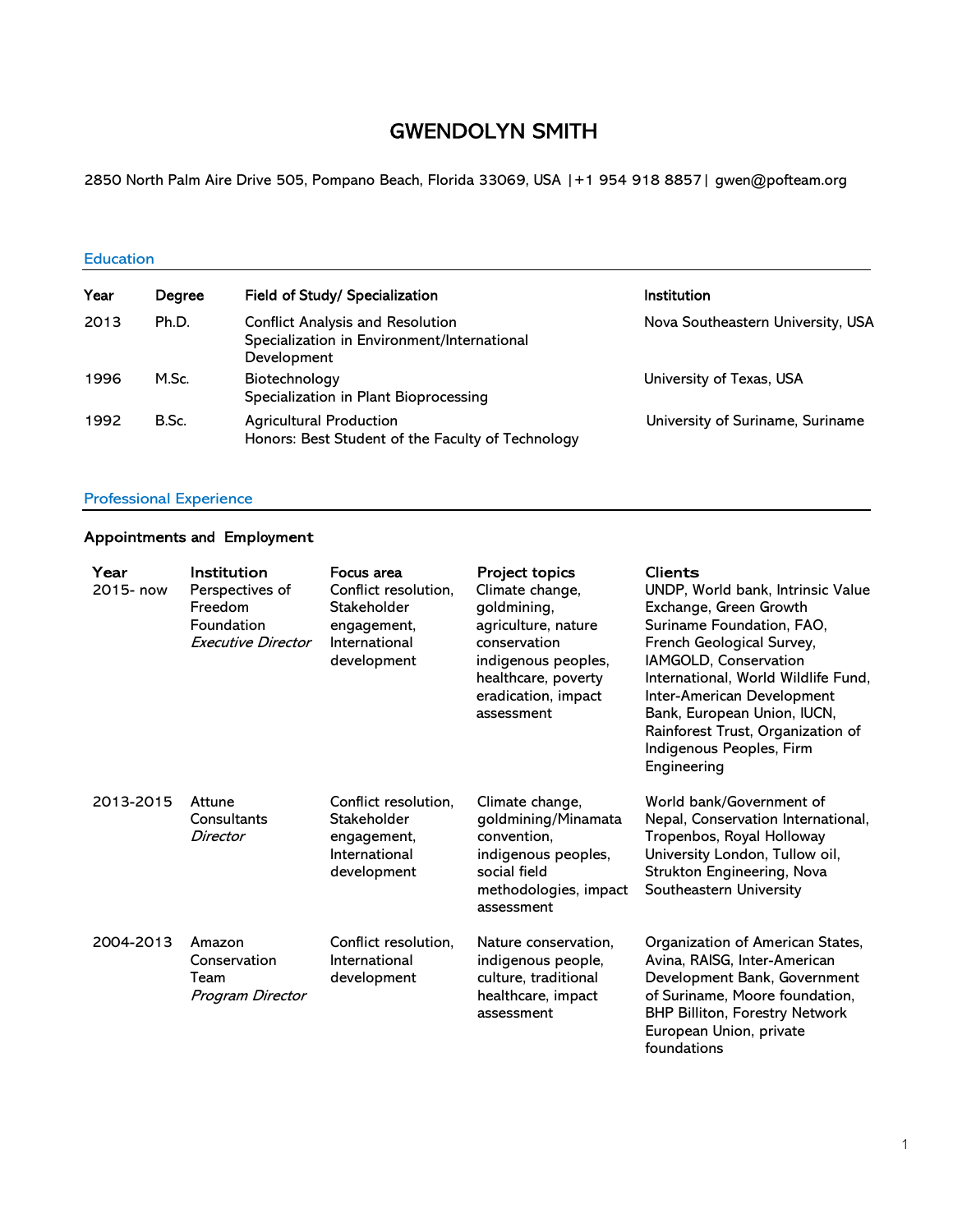| Year<br>2002-2004 | <b>Institution</b><br>Freelance<br>consultant        | Focus area<br>International<br>development | Project topic<br>Biosafety framework,<br>impact assessment,<br>gender assessment | Client<br>United Nations Environmental<br>Program/Global Environmental<br>Facility, Government of Suriname,<br>Inter-American Biodiversity<br>Information Network, Inter-American<br>Development Bank |
|-------------------|------------------------------------------------------|--------------------------------------------|----------------------------------------------------------------------------------|-------------------------------------------------------------------------------------------------------------------------------------------------------------------------------------------------------|
| 1997-2002         | University of<br>Suriname<br>Lecturer/<br>Researcher | Biology/Agriculture                        | Tomato rootstock<br>research, Banana<br>cultivar research,<br>impact assessment  | Organization of American States,<br>Inter-American Development Bank                                                                                                                                   |
| 1993-1994         | Suriname<br>Agriculture<br>Farms<br>Researcher       | Biology/Agriculture                        | Banana research and<br>development                                               | Fyffes banana company, UK/Ireland                                                                                                                                                                     |

#### Relevant Experience in Social and Cultural Studies

| 2021 | Team leader/social expert for the Construction of a Basic Shore Base at Suzannasdaal, Commewijne,<br>Suriname. Firm Engineering/HJ de Vries Development Project. [Ongoing]                                                                        |
|------|---------------------------------------------------------------------------------------------------------------------------------------------------------------------------------------------------------------------------------------------------|
| 2020 | Environmental and socio-cultural expert for the regional ESIA for road infrastructure in South Suriname.<br>Conservation International/European Union.                                                                                            |
| 2019 | Social expert for the Social Cultural Analysis of the Line Route for the project Integration of Moengo,<br>Albina and Villages Along the East -West Corridor into the Energy Supply Paramaribo (EPAR) Network.<br>Cesi/Energy Bedrijven Suriname. |
| 2018 | Team leader/social expert for the Socio-cultural Analysis for Improving the Healthcare System of<br>Suriname including Indigenous Peoples. Inter-American Development Bank.                                                                       |
| 2017 | Social expert for the Environmental and Social Impact Assessment for the Construction and Operation<br>of the Office of Tax Administration Building. Inter-American Development Bank.                                                             |
| 2017 | Socio-cultural expert for the feasibility study of a goldmining project in the Guianas. French Geological<br>Survey.                                                                                                                              |
| 2016 | Socio-cultural baseline assessment for the establishment of an agricultural processing center in Robles,<br>Colombia. Perspectives of Freedom Foundation.                                                                                         |
| 2016 | Context analysis: Environmental and Social Impact analysis for Coastal region, Greenstone Belt and<br>South Suriname landscapes. World Wildlife Fund.                                                                                             |
| 2015 | Social expert for the Environmental Impact Assessment of the Construction of Wanica Hospital. Ministry<br>of Public Works.                                                                                                                        |
| 2014 | Team leader/social expert for the Social Impact Assessment of the Railroad Paramaribo-Onverwacht.<br>Strukton Engineering BV.                                                                                                                     |
| 2014 | Social expert for the Helipad Constraints Study. Tullow Oil/RPS Energy                                                                                                                                                                            |
| 2014 | Social expert for the Environmental and Social Impact Assessment for 3D Seismic Acquisition in Block<br>54 offshore Suriname. Tullow Oil/RPS Energy.                                                                                              |
| 2013 | Social expert for the Environmental and Social Impact Assessment for the oil exploration drilling phase<br>Block 47 offshore Suriname. Tullow Oil/RPS Energy.                                                                                     |
| 2010 | Team leader/social expert for the Social Impact Assessment for the Road Albina-Meerzorg. IIRSA.                                                                                                                                                   |

#### Relevant Experience in Environmental and Social Impact Assessments and ESMP Implementation

- 2021 Social Expert for the Implementation of the ESMP of the Suriname Competitiveness and Sector Diversification Project. Government of Suriname/Worldbank [Ongoing]
- 2019 Team leader/social expert for the ESIA of the Water Supply Modernization Program. Inter- American Development Bank/Suriname Water Supply Company.
- 2014 Environmental and Social expert for the financial-economic feasibility study project Weg naar Zee Coastal Protection Works. Proplan consultancy.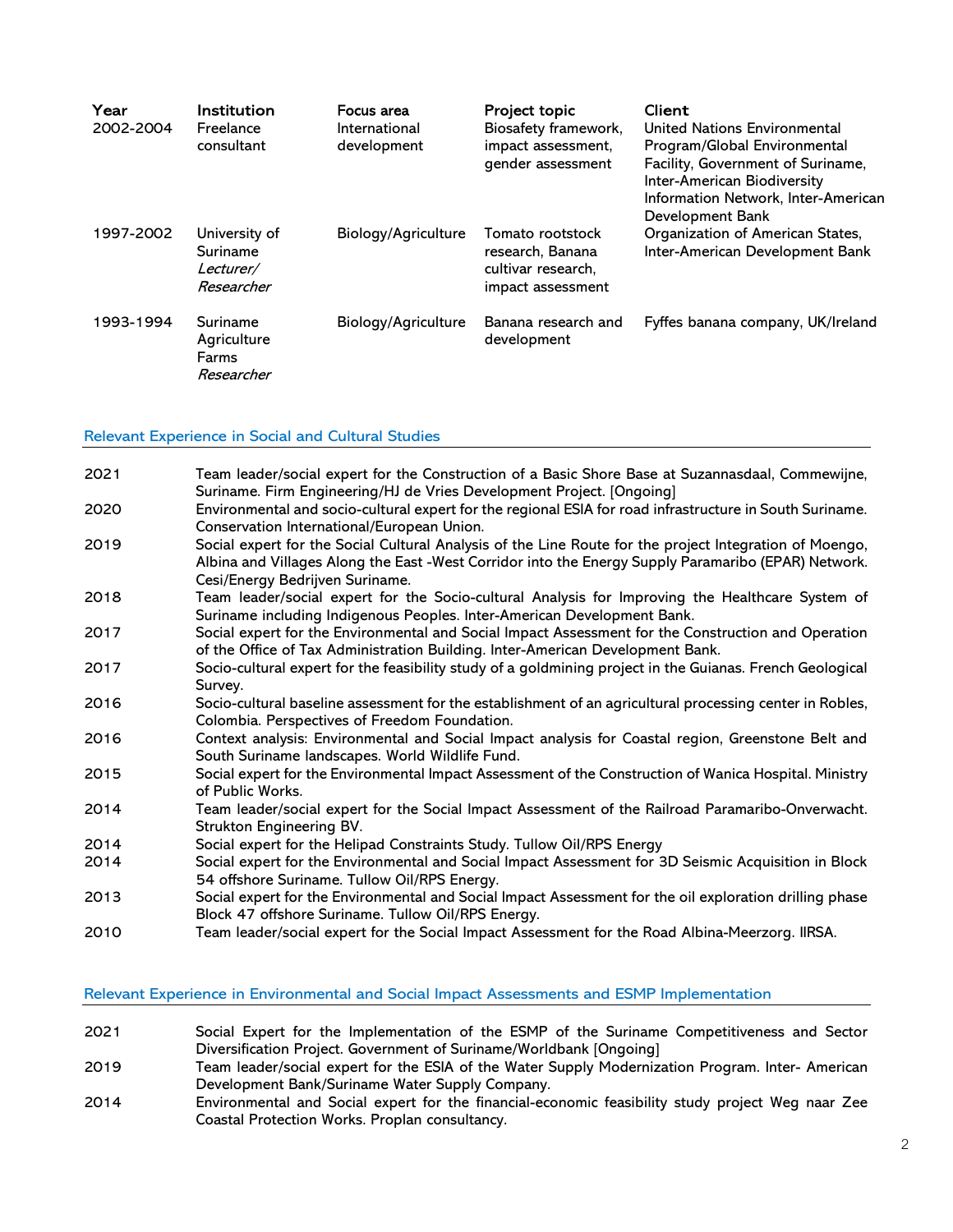- 2009 Mediated with communities for the Environmental and Social Assessment of the Tapajah Hydropower project. Staatsolie Suriname.
- 2008 Mediated communities for the Environmental and Social Assessment for the Bauxite mine at Bakhuismountains. SRK Consulting/BHP Billiton/Suralco.
- 2004 Environmental and Social expert for the Country Environmental Impact Assessment for Suriname. Inter-American Development Bank.
- 2003 Team leader/environmental and social expert for the Greenstone Belt Gold Mining Regional Environmental Assessment for Suriname. Inter-American Development Bank/ National Institute for Environment and Development
- 2002 Social expert for the Environmental Impact Assessment on proposed Loan: Agricultural and trade policy reform. Inter-American Development Bank.

Relevant Stakeholder Engagement and Grievance Redress Experience

- 2020 Design and implementation of stakeholder engagement for the establishment of an environmental fund under the Environmental Framework Law (Green Growth Suriname Foundation/NIMOS)
- 2020 Design of stakeholder engagement and community building strategy and grievance mechanism for citizen science in Suriname (Spotteron Austria/Green Growth Suriname Foundation).
- 2019 Design and facilitation of stakeholder engagement and grievance redress mechanism for values exchange for nature conservation in USA (Intrinsic Value Exchange).
- 2017-2018 Design and facilitation of stakeholder engagement and grievance redress mechanism for the revision of the Nature Conservation Law in Suriname (Conservation International, World Wildlife Fund).
- 2016 Design of stakeholder engagement for the REDD+ readiness project in Suriname (FCPF/Worldbank/UNDP).
- 2015 Design of a grievance redress mechanism for REDD+ in Nepal with specific focus on inclusion of vulnerable stakeholders (FCPF/Worldbank).
- 2013-2017 Preparation of stakeholders and development of a roadmap for the ratification of the Minamata Convention in Suriname.
- 2012-current Member of the Climate Change Expert Group in support to policymaking by the Cabinet of the President in Suriname.
- 2012 Design and facilitation of the stakeholder engagement for the REDD+ project proposal in Suriname (FCPF/Worldbank/UNDP).
- 2002-2004 National Focal Point, Lead negotiator and Project Coordinator for the ratification of the Biosafety Protocol in Suriname (United Nations Environment).

Relevant Teaching and Training Experience

#### Teaching and Guidance

2013-now Nova Southeastern University, Fort Lauderdale, Florida, USA

- Guest instructor for Ph.D. and MSc. Level teaching in course: Global practicum on Conflict in International development
- Online guest instructor for Master- and Doctoral level teaching in: Environmental Conflict Resolution, Workshop Development
- **EXEDER** Guidance of Master- and Doctoral level practicum and thesis research University of Texas at San Antonio
- Guest instructor for MSc. Level teaching in course: Plants and society, Climate change
- 1997-2002 University of Suriname, Suriname
	- Instruction of courses at the B.Sc. level in Residential environment: Biotechnology, Bioprocessing, Biochemistry, Inorganic Chemistry, Quantitative Methods 1 and 2
	- Guidance of Bachelor level practicum and thesis research
	- Administrative appointment as Vice Chair Department of Agriculture. Special emphasis on curriculum development and establishing partnerships.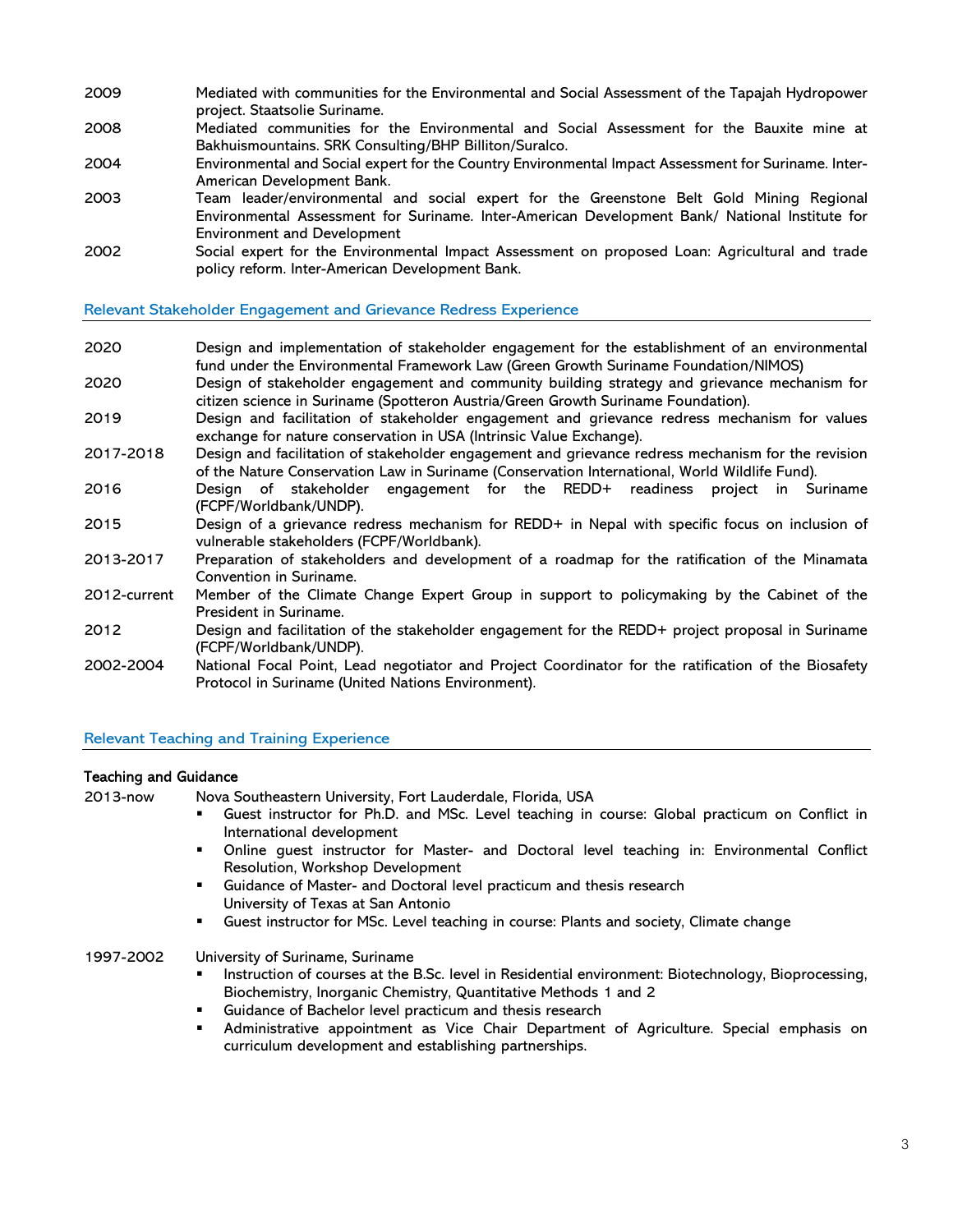#### Training in Conflict Resolution and Natural Resource Management

| Year | <b>Training course</b>                                                                                                   | <b>Client</b>                                                             |
|------|--------------------------------------------------------------------------------------------------------------------------|---------------------------------------------------------------------------|
| 2021 | Negotiation and road impact assessment, training<br>of trainers                                                          | Indigenous people of South Suriname<br>(TWTIS)/Conservation International |
| 2020 | Conflict resolution skills and tools                                                                                     | Alumni Association University of Suriname                                 |
| 2019 | Conflict resolution skills and tools                                                                                     | Telesur Telecommunication, Suriname Airways                               |
|      | Capacity building training for Indigenous Peoples                                                                        | Conservation International                                                |
| 2018 | Consensus building                                                                                                       | Telesur Telecommunication, Surinam Airways                                |
|      | Capacity building training for Maroons                                                                                   | lamgold goldmining company                                                |
| 2018 | Conflict resolution for small fishermen<br>and<br>cooperatives                                                           | Food and Agricultural Organization                                        |
| 2017 | Conflict resolution                                                                                                      | lamgold goldmining company                                                |
|      | Conflict resolution skills and tools                                                                                     | ATV entertainment                                                         |
|      | Stakeholder engagement with Indigenous Peoples                                                                           | Conservation International/World Wildlife Fund                            |
| 2016 | Conflict resolution tools and skills                                                                                     | Food and Agricultural Organization                                        |
|      | A team approach to conflict resolution                                                                                   | lamgold goldmining company                                                |
|      | Stakeholder engagement                                                                                                   | UNDP/World bank                                                           |
| 2015 | Social cartography for territorial planning                                                                              | Community of Robles, Colombia                                             |
| 2014 | Conflict resolution for development field agents                                                                         | Tropenbos/UNESCO                                                          |
|      | Participatory methods for documenting local<br>environmental challenges                                                  | Royal Holloway University UK                                              |
| 2013 | Project proposal writing for local/indigenous<br>communities                                                             | United Nations Development Program (UNDP)                                 |
|      | Skills and tools for handling conflict at policy-level                                                                   | Nova Southeastern University, USA/Government<br>of Suriname               |
| 2012 | Training of trainers: Skills and tools for handling<br>conflict in the mining sector                                     | Nova Southeastern University, USA/Government<br>of Suriname               |
| 2012 | An introduction to conflict resolution and multi-<br>stakeholder processes for governance and<br>sustainable development | Nova Southeastern University, USA/Government<br>of Suriname               |
| 2012 | Facilitation for climate change/REDD+                                                                                    | UNDP/World bank/Government of Suriname                                    |
|      |                                                                                                                          |                                                                           |

### Professional Affiliations

- United Nations Roster of Experts for Participation of Indigenous Peoples and Afro descendants United Nations Roster of Experts on Climate change and REDD+
- 
- Association of Conflict Resolution
- Society for Conservation Biology<br>Articulación Regional Amazónica
- 
- Green Growth Suriname Foundation

#### Selected Media Appearance

- Visit by Laurene Jobs, widow of Steve Jobs (Apple Inc.) of my work, after it was selected as one of the six best indigenous-engaged conservation projects globally (January 2018)
- Featured for stakeholder engagement methodology in the film by Conservation International and World Wildlife Fund on the South Suriname Conservation Corridor (April 2016).
- Interviewed by Emmy Award winning filmmakers Douglas Eger and Cristina Khuly for film on conflict between development and environment in Suriname (July 2016).
- Featured in National Geographic on indigenous communities (conflicting) views on climate change mitigation (April 2012).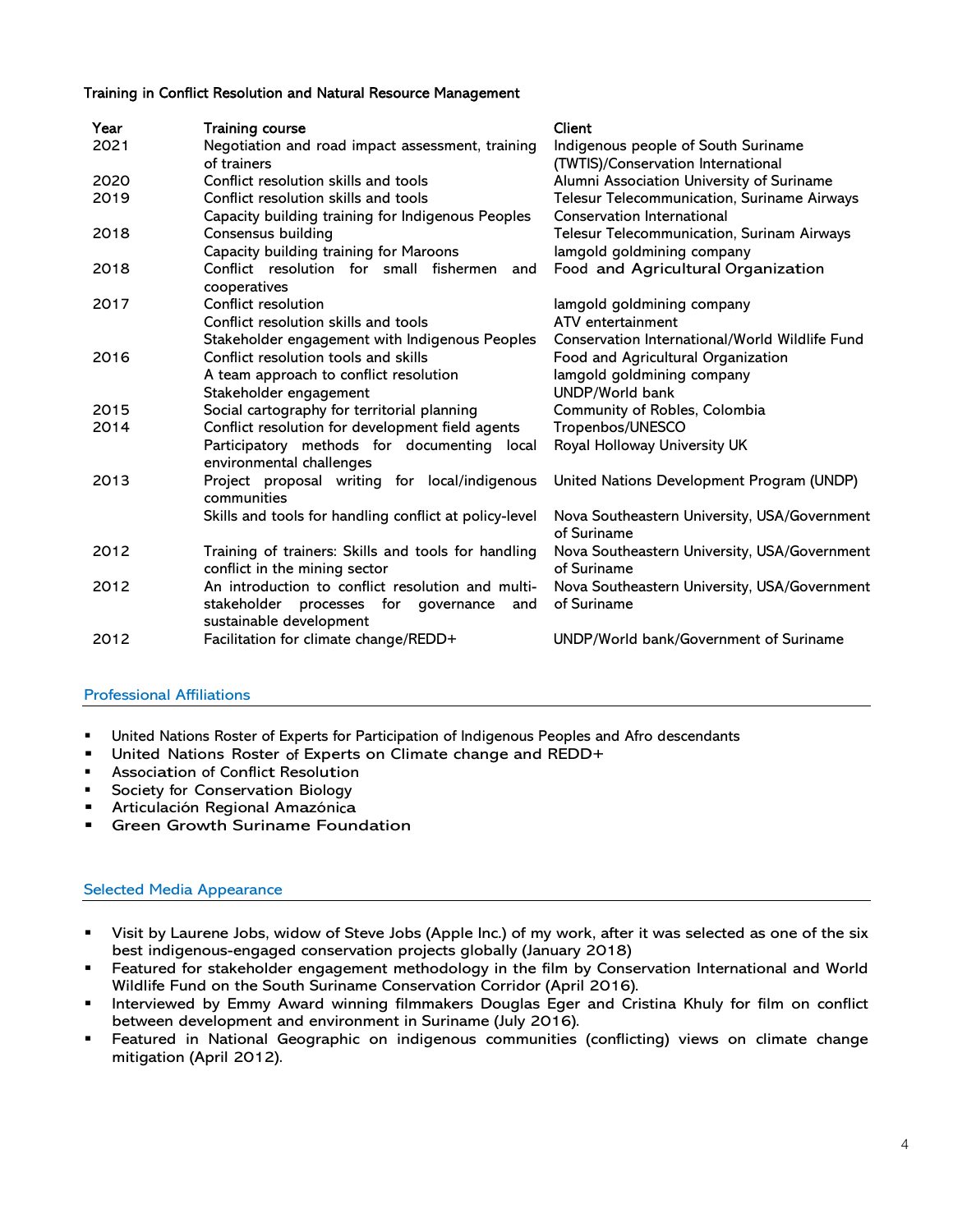### Awards, Assistantships and Scholarships

| Year                | Award, Assistantship or Scholarship                                                                             |
|---------------------|-----------------------------------------------------------------------------------------------------------------|
| 2018                | Nomination Alumni Lifetime Achievement Award Nova Southeastern University                                       |
| 2017                | Hogges and Cowins Book Award, Miami, Florida                                                                    |
| 2008-2010           | Organization of American States. LASPAU programs for the Americas/Harvard University<br>\$38,616.45 for 2 years |
| 1994-1996           | Fulbright Scholarship. \$40,000 for 2 years                                                                     |
| 1989-1990           | Assistantship Forestry Research, University of Suriname. \$2,000 for 1 year                                     |
| 1988-1989           | Assistantship Botany, University of Suriname. \$2,000 for 1 year                                                |
| <b>Publications</b> |                                                                                                                 |

| Books<br>Year | <b>Function</b>      | <b>Title</b>                                                                                                                                                                                                                                                                                |
|---------------|----------------------|---------------------------------------------------------------------------------------------------------------------------------------------------------------------------------------------------------------------------------------------------------------------------------------------|
| 2017          | Author               | Conflict and Sustainability in a Changing Environment: Through the eyes of                                                                                                                                                                                                                  |
|               |                      | communities. Ecosystem and Restauration Series. Anthem Press: London, New York                                                                                                                                                                                                              |
| 2013          | Author               | Participation of the Trio Indigenous Community in Climate Change Mitigation Projects in<br>Suriname: A Worldview Conflict Analysis. Unpublished Doctoral Dissertation.                                                                                                                      |
| 2008          | Co-author            | Department of Conflict Analysis and Resolution, Nova Southeastern University<br>Macrofungi: Collection and preservation in the area of Tepu-South Suriname. Paramaribo, Suriname:<br>Suriname: Amazon Conservation Team, CELOS and National Herbarium of Suriname                           |
|               | <b>Book Chapters</b> |                                                                                                                                                                                                                                                                                             |
| Year          | <b>Function</b>      | Title                                                                                                                                                                                                                                                                                       |
| 2014          | Author               | Conflict Resolutie: Een Methode ter Onderhandeling van het Surinaams Grondenrechten<br>Vraagstuk. In E. Jagdew & H. Gezius (Ed.): Grondenrechten in Suriname: Het vraagstuk nader<br>bekeken. Paramaribo, Suriname: IMWO, Anton de Kom University of Suriname<br>His/Her Tori no.5, 143-155 |
| 2000          | Co-author            | The importance of gender issues in revitalizing commercial agriculture in Suriname.<br>In A. Spring (Ed.) Woman farmers and commercial ventures. London: Lynne Rienner Publishers                                                                                                           |
| 1997          | Co-author            | Plant-and Food Biotechnology: an opportunity for Suriname's Agricultural Sector? In<br>P. Dixit (Ed.), Developing Suriname: A Technological Approach. 20th Anniversary<br>Commemorative Volume. Faculty of Technology, Anton de Kom University of Suriname                                  |
|               |                      | Other publications: peer reviewed journals, research reports, training guides                                                                                                                                                                                                               |
| Year          | <b>Function</b>      | Title                                                                                                                                                                                                                                                                                       |
| 2021          | Author               | Community in a "conflict system": a case study of community engagement for the<br>establishment of the South Suriname Conservation Corridor. [Submitted to Journal of Conflict<br>Management]                                                                                               |
| 2020          | Author               | Collaborative (co) management as a model for bio-cultural conservation in Suriname. White Paper<br>Green Growth Suriname.                                                                                                                                                                   |
| 2020          | Author               | The Tribal Characteristics of Suriname Society                                                                                                                                                                                                                                              |
| 2019          | Author               | The Rules are Changing: Indigenous Peoples and Social Impacts Assessments. White Paper Green<br>Growth Suriname.                                                                                                                                                                            |
| 2017          | Author               | Co-management with Indigenous Peoples: Using Conflict Resolution Methods for the<br>Establishment of the South Suriname Conservation Corridor.                                                                                                                                              |
|               | 2014 Author          | Climate Change REDD+ Manual for Indigenous and<br>Maroon peoples. Tropenbos<br>Suriname/Guiana Shield Facility/UNDP                                                                                                                                                                         |
|               | 2014 Author          | MAPCID: A Model for the Analysis of Potential Conflict in Development. Journal of Conflict<br>Management 2(1): 7-32                                                                                                                                                                         |
|               | 2014 Author          | Training guide: Basic tools for Conflict Resolution. Modules for community level forest managers.<br>Tropenbos Suriname. Larensteyn University/UNESCO/Nuffic                                                                                                                                |
|               | 2014 Author          | Study of the Perception of Trio and Wayana on Proposed Road Infrastructure in South Suriname.<br>Amazon Conservation Team/World Wildlife Fund                                                                                                                                               |
|               | 2010 Author          | Carbon-based Conservation Projects in Ecuador and Suriname: An Analysis of<br>Vulnerability and Conflict Potential. Peace and Conflict Review 5(1): 1-1                                                                                                                                     |
| 2010          | Author               | Planet or Profit: Remodeling the Climate Change Negotiations. Journal of Alternative<br>Perspectives in Social Sciences 2(1): 28-45                                                                                                                                                         |